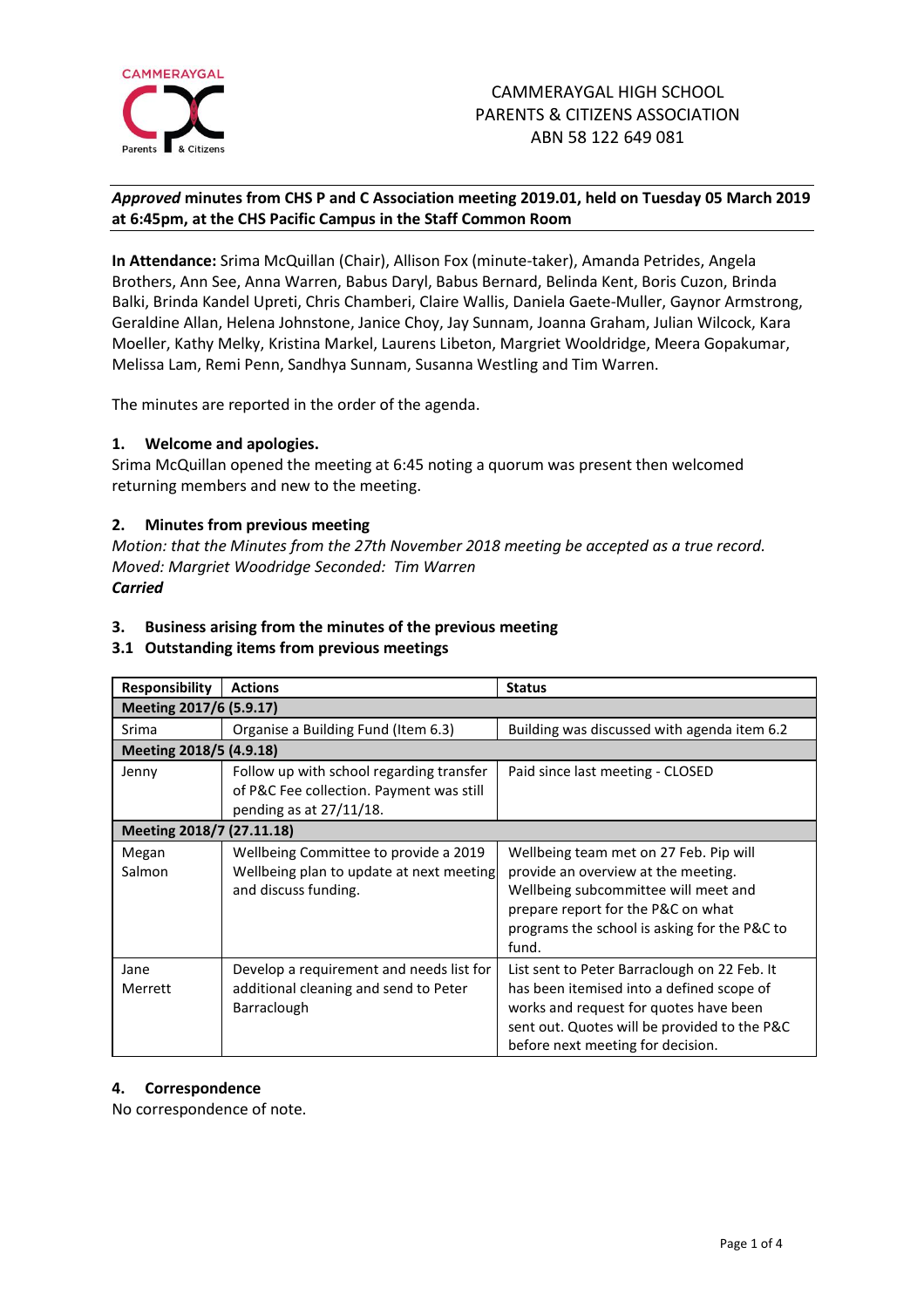

# **5. Reports**

# **5.1 Principal's Report**

Kathy introduced two new head teachers to the P&C and reported that the new staff had transitioned well into the school. Kathy thanked the parents and staff for all the help to coordinate and to those who attended last week's "Welcome Night" at the senior campus. It was a great success, the biggest one to date.

While the school has a new campus for senior students (years 10 through 12), the P&C were reminded the structure remains "one school" over two sites and all contact channels remain unchanged. The junior campus has 430 students and the senior campus 220. The senior campus hall is still under construction and Senior School deputy Jody Arrow is working through defects and issues with the new building. Kathy has asked parents to approach her and Jodi directly if they would like to share or discuss anything in regards to the senior campus.

# **5.2 Treasurer's report**

The Treasurer's report was tabled at the meeting for the full year of 2018. Member's noted a net profit of the year of \$36,854. The report is attached in appendix 1.

# **5.3 Wellbeing Subcommittee Report**

Teacher, Pip Hicks provided an update and presentation from the meeting of the wellbeing teachers group.

*Action: The Wellbeing subcommittee will table a wellbeing plan and list of requests for funding before the next meeting for a funding decision.*

# **5.4 Social Subcommittee Report**

Belinda reported attendance of the welcome night last week of at least 260. Belinda thanked, Kathy, Jody and the school staff for organising. The feedback from attendees was very positive regarding our new "state of the art" campus. Belinda thanked the parents who volunteered on the night for check-ins, bar and service, setup, clean up and a big thank you for those who donated their time and catering skills for the food. The drinks cost about \$1,400 and we received about \$1,100 in donations.

Jane reported the next social event will be the Mother's Day breakfast. Dad's coordinate this event each year and we have the plan ready to handover to the group of Dad's who volunteer to coordinate it this year. The event will only go ahead if we have a volunteer to coordinate the event. We will be sending out a notice in the newsletter this week and encourage Dad's to get involved.

*Action: Seek volunteer for Dads to run the Mother's Day breakfast event*

# **5.5 Sports Subcommittee Report**

Over 120 CHS kids playing in sports more coordinators are required. Support from parent community is being sought so we can continue to provide the range of sports at CHS.

# **5.6 Environment Subcommittee Report**

The subcommittee reported that recycle bins have been ordered for use by students and staff. The recycle bins when used properly will provide a refund for approved recycled items and these funds will go to the P&C.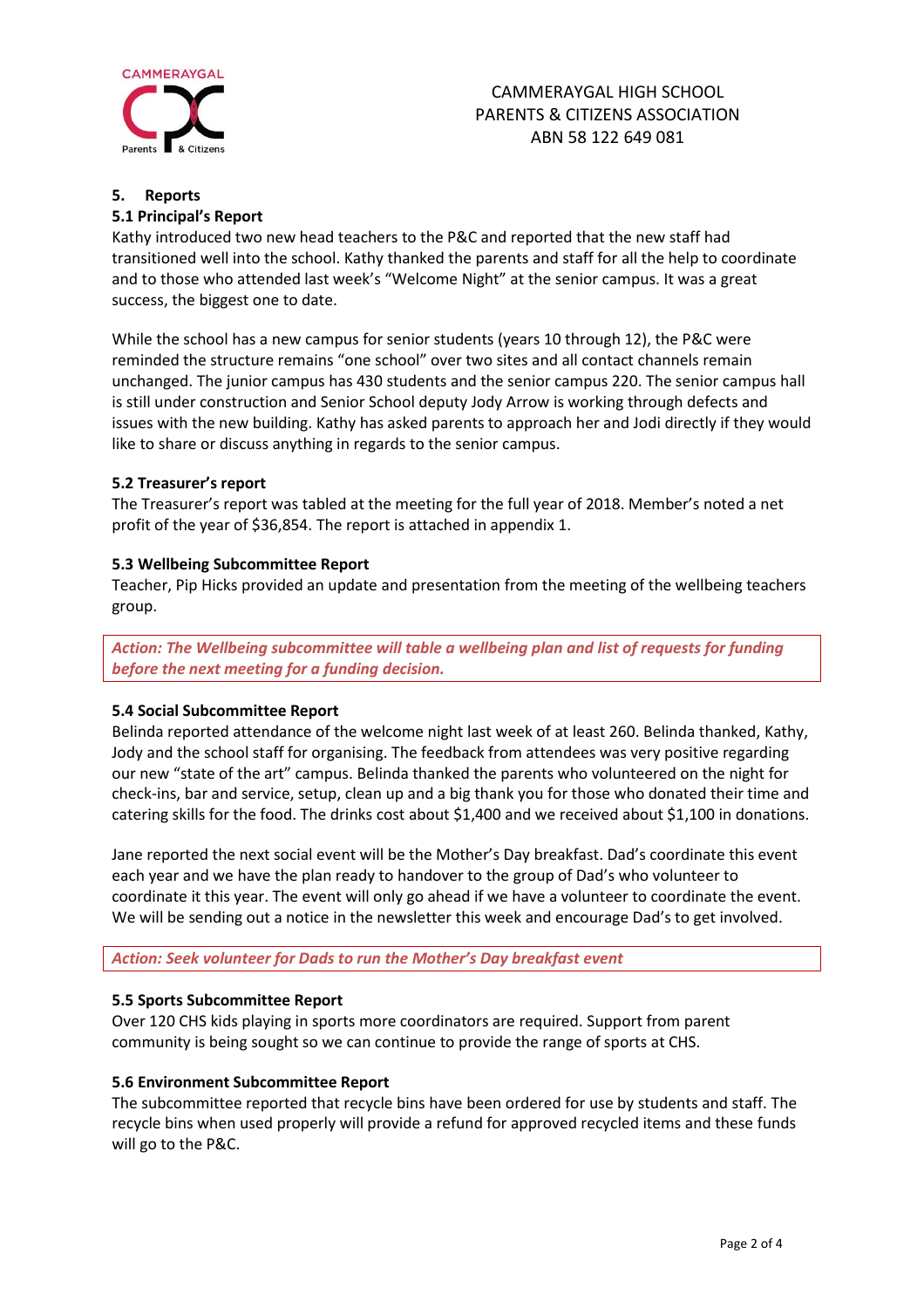

*Action: Recycle bins to be followed up with supplier to deliver and educate to students on correct use.*

# **6. General Business**

# **6.1 Election of office bearers**

Kathy Melky acted as the Returning Officer for the elections. Office bearers and sub-committee convenors were elected as follows:

| <b>Position</b>       | <b>Nominee</b>  | Nominated by    | Seconded by        | <b>Results</b> |
|-----------------------|-----------------|-----------------|--------------------|----------------|
| Vice-President        | Claire Wallis   | Srima McQuillan | Allison Fox        | Elected        |
| <b>Communications</b> | Mary Tazawa-Lim | Srima McQuillan | <b>Allison Fox</b> | Elected        |

There were no nominations for a Sports Subcommittee Convenor and the position remains vacant.

*Action: Continue advertising for Sports Subcommittee convenor and set-up email addresses for basketball coordinators.*

# **6.2 Requirements for a building fund**

The P&C would like to establish a building fund to help maintain the high level of the school facilities. What is a school building fund? A school building fund is solely for providing money to acquire, construct or maintain the school buildings for the purposes of using that building as a school. It cannot be used for any other purpose. Donation to the funds are tax deductible and provide an additional avenue for parents to support the school. For more information on building funds: [https://www.ato.gov.au/Non-profit/Getting-started/In-detail/Types-of-DGRs/School-building](https://www.ato.gov.au/Non-profit/Getting-started/In-detail/Types-of-DGRs/School-building-funds/?page=5)[funds/?page=5](https://www.ato.gov.au/Non-profit/Getting-started/In-detail/Types-of-DGRs/School-building-funds/?page=5)

*Action: Set-up the building Fund*

# **6.3 Discussion on covered outdoor area at Senior Campus**

It was clarified that the ground floor area (which is covered) is an area where students can eat.

# **6.4 Discussion on senior campus open plan learning areas**

Kathy clarified that Jody is working through and evaluating all the opportunities and challenges of the new campus and will work through these with the department.

*There being no other business, the meeting closed at 8:05pm.*

| <b>Remaining meeting dates for 2019</b> |                                          |                                                  |  |  |
|-----------------------------------------|------------------------------------------|--------------------------------------------------|--|--|
|                                         | Term 1 (29 Jan to 12 Apr) 02-Apr         |                                                  |  |  |
|                                         |                                          | Term 2 (29 Apr to 05 Jul) 07-May; 04-Jun; 02-Jul |  |  |
|                                         | $\sqrt{22}$ Jul to 27 Sep)               | 06-Aug; 03-Sep;                                  |  |  |
|                                         | Term 4 (14 Oct to 20 Dec) 05-Nov; 03-Dec |                                                  |  |  |